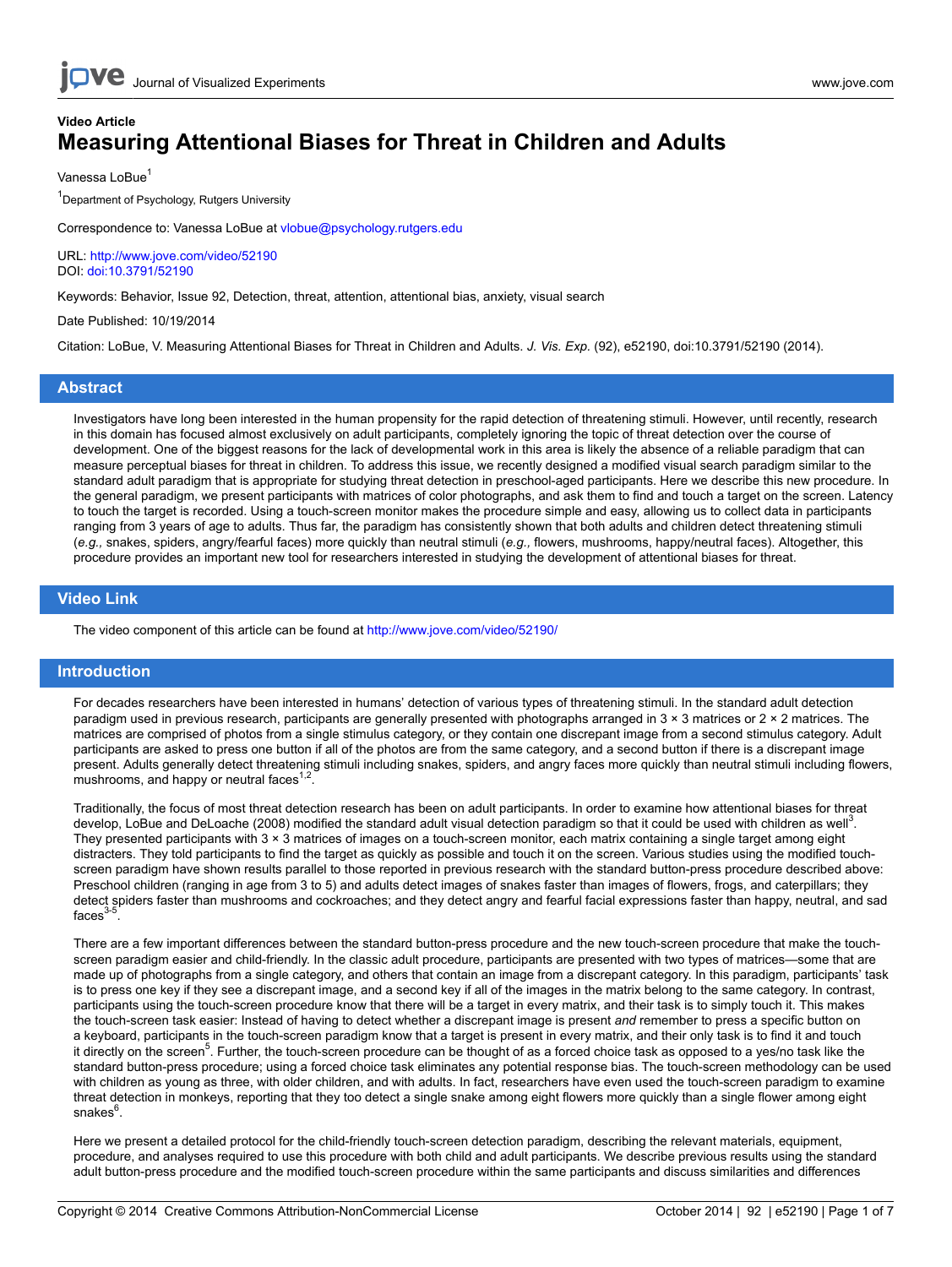between the results for each paradigm. Finally, we discuss practical considerations for using the touch-screen procedure in future research on the study of threat detection.

## **Protocol**

NOTE: The following protocol follows the guidelines of Rutgers University human research ethics committee.

# **1. Stimuli**

- 1. Use sets of photographs that each belongs to the same category. Choose the number of stimuli that best fits the experimental question; much of the previous work with this procedure used 24 photographs per category;
- 2. For the study of the detection of social threats, use schematic drawings or photographs of angry faces as the threatening stimuli, such as the<br>adult angry faces found in the NimStim face set<sup>5, 7-9</sup>. Alternatively, use
- 3. For the study of the detection of social threats in children, use adult face stimuli such as the ones described above, or use photographs of child angry faces, such as those in the Child Affective Facial Expression set (CAFE)<sup>8, see note below</sup> .
- Note: LoBue, V., & Thrasher, C. *The Child Affective Facial Expression (CAFE) Set: Validity and reliability from untrained adults. (*014). 4. For the study of the detection of threatening animals such as snakes and spiders, use photographs of animals from nature books or websites $3-4,7$ .
- 5. Choose a category of neutral comparison stimuli that is well matched to the threatening category. If studying threatening (angry/fearful) faces, use neutral or happy faces as the comparison stimuli. If studying threatening animals (*e.g.*, snakes/spiders), use a perceptually similar nonthreatening animal (*e.g.,* frogs/cockroaches) 3-4 .
- 6. Choose the distracter stimuli. Either interchange the targets and distracters (*e.g.,* snake targets among frog distracters, and frog targets among snake distracters), or use a uniform set of distracters for the threatening and non-threatening target conditions (*e.g.,* snake targets among flower distracters, and frog targets among flower distracters). NOTE: See Discussion for issues with choosing appropriate distracters.
- 7. When the stimuli are made up of photographs of faces, use an equal number of male and female faces, and vary the faces for race based on the availability of different races/ethnicities in each set.
- 8. When the stimuli are made up of photographs of animals or plants, match the categories for color and brightness, or use black and white photographs<sup>3-4,7</sup>.

# **2. Equipment**

- 1. Obtain a computer with a touch-screen monitor for the task. Use a stand-alone touch-screen monitor that connects to standard VGA ports for any PC, or use a tablet PC that functions as an all-in-one computer and touch-screen.
- 2. Choose the parameters of the study, including matrix size and number of trials.
- NOTE: Previous work has used 9-picture (3 by 3) matrices, or 4-picture (2 by 2) matrices, and 24 trials, but other parameters may be used. 3. Use either a customized program to present the matrices to participants, commercial presentation software such as EPrime, or access the Matrix program designed specifically for this methodology on the author's website.
- NOTE: The Matrix program allows for flexible study parameters. It gives researchers the option to choose matrix size, number of trials, and stimuli. It also randomly arranges the stimuli within each matrix, and presents them in a random order.
- 4. Arrange the touch-screen monitor/computer at a desk or table with an outline of handprints located on the table in front of the monitor. Use the handprints as a starting point so that the participants' hands are in the same place for the start of each trial.

# **3. Child Procedure**

- 1. Ensure that vision impaired children are wearing their glasses or contact lenses throughout the procedure. Exclude vision impaired children who do not have a corrective device.
- 2. Seat participants at arm's length from the base of the touch-screen monitor before beginning the experiment.
- 3. Instruct children to place their hands on the handprints. Do this between every trial so that the participants' hands are in the same place at the beginning of every trial.
- 4. Stand alongside the monitor to instruct the participant throughout the procedure.
- 5. First explain the task to the child: "Are you ready to play a computer game with me? This is a special computer that you can touch! I'm going to show you a bunch of pictures on the screen and ask you to touch some of them. Are you ready?"
- 6. Next, teach the child participants how to use the touch-screen by giving them several practice trials. On the first practice trial, present participants with a single photograph from the target category, and ask them to touch it on the screen. Use the following language: "This is a (target). Can you touch the (target) on the screen?"
- 7. On the second practice trial, present participants with a single photograph from the distracter category, and ask them to touch it on the screen. Use the following language: "This is a (distracter). Can you touch the (distracter) on the screen?"
- 8. On the next three practice trials, present participants with full nine-picture matrices with one target among eight distracters. When the first nine-picture practice matrix appears on the screen, give the following instructions: "When you see the pictures come up on the screen, it's your job to find the (target) and touch it as *fast* as you can. Can you do that? Do you think you can find the (targets) really fast?" NOTE: The procedure can be modified for matrices of other sizes, such as 2 × 2, 1 × 1, *etc.*
- 9. Between each full-matrix trial, design the stimulus presentation program so that a smiley face icon appears. Explain to the child: "It's your job to touch the (targets), and it's my job to touch the smiley face." Reinforce these directions if the child attempts to touch the smiley face between subsequent trials.
- 10. Use the smiley face between each trial to ensure that the child's full attention is on the screen before the onset of the next trial. When the child's hands are on the handprints and he/she is looking at the screen, press the smiley face icon to continue. Do this between every trial.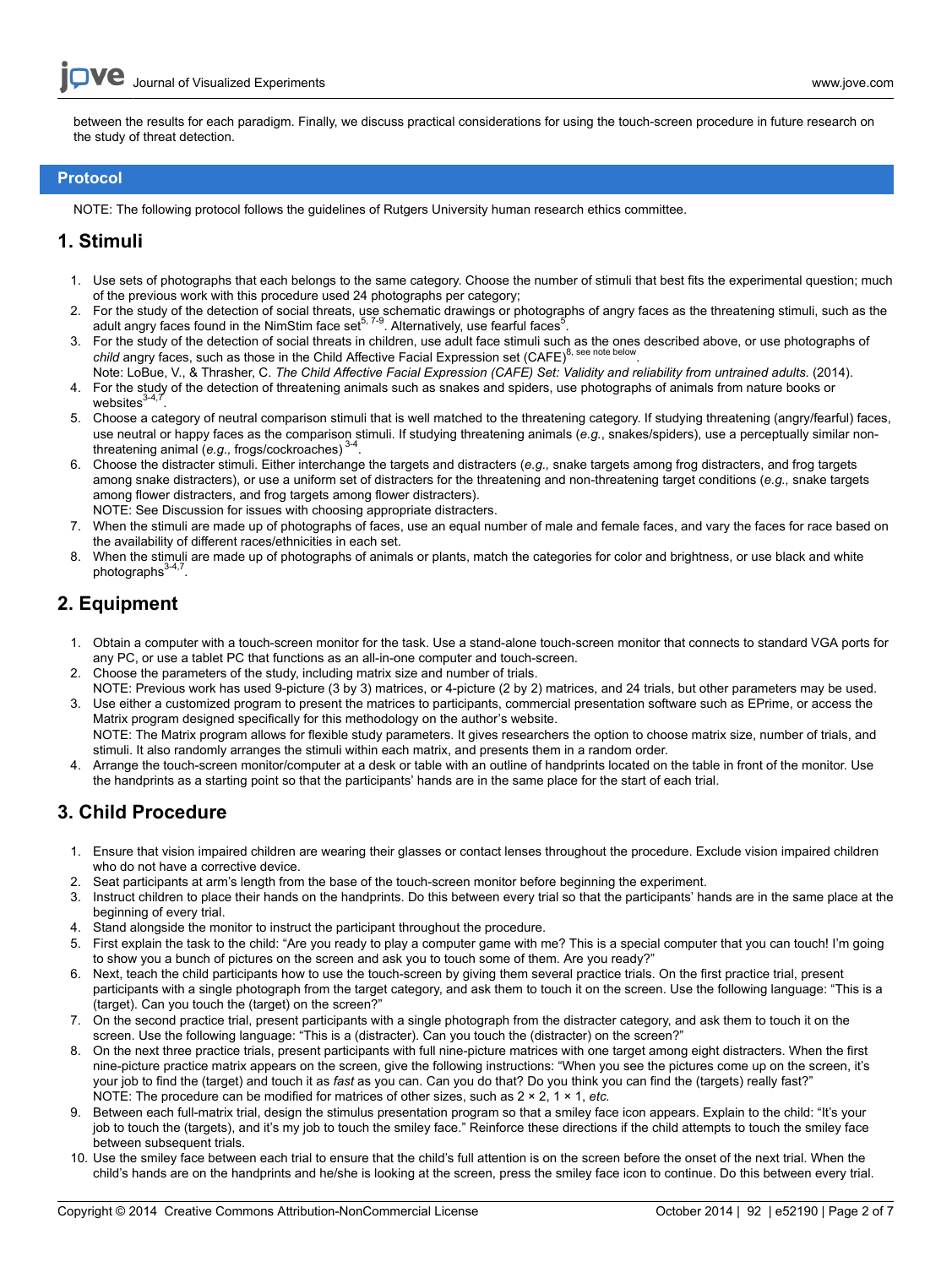**Ove** Journal of Visualized [Experiments](http://www.jove.com) [www.jove.com](http://www.jove.com)

- 11. Touch the smiley face and continue to the second and third practice trials. If the child does not touch the target on the screen, reiterate the instructions: "Remember, your job is to find the (target) as fast as you can and touch it on the screen!"
- 12. Next, present participants with the test trials.
- 13. Use a stimulus presentation program that automatically records latency to touch the screen from the onset of each matrix. Present matrices on the screen until the participants touch the target. Do not record latency when the smiley face icon is displayed; use this icon to redirect the child's attention to the screen, and to reiterate instructions if necessary.
- 14. Identify errors from your latency data. Errors are trials in which participants select one of the distracter stimuli instead of the target. Custom stimulus presentation software should be written so that errors are identified and marked in the output.
- 15. Calculate average latency to detect the target stimuli for each participant after eliminating errors. Use these data for the statistical analyses.

# **4. Adult Procedure**

- 1. Ensure that vision impaired adults are wearing their glasses or contact lenses throughout the procedure. Exclude vision impaired adults who do not have a corrective device.
- 2. Seat participants at arm's length from the base of the touch-screen monitor.
- 3. Instruct the participant to place his/her hands on the handprints to ensure that the participants' hands are in the same place at the onset of every trial.
- 4. Stand alongside the monitor to instruct the participant throughout the procedure.
- 5. In order to teach participants how to use the touch-screen, give them several practice trials. In the first two practice trials, ask participants to touch a single picture from the target category on the screen, followed by a single picture from the distracter category.
- 6. On the next three practice trials, present participants with full nine-picture matrices with one target amid eight distracters.
- 7. Instruct participants to find the targets and touch them on the screen as quickly as possible. Then return his/her hands to the handprints. NOTE: The smiley face between each trial is not necessary for adult participants; you can choose whether to use it or eliminate it.
- 8. If using the smiley faces, instruct participants to touch the smiley face to move on to the next trial.
- 9. Following practice trials, present participants the test trials, each containing one target and eight distracters.
- 10. Use a stimulus presentation program that automatically records latency to touch the screen from the onset of each matrix.
- 11. Identify errors from your latency data, as specified in step 3.13.
- 12. Calculate average latency to detect the target stimuli for each participant after eliminating errors. Use these data for the statistical analyses.

## **Representative Results**

#### *Statistical Analyses*

There are several possible statistical analyses that can be done with data produced by the touch-screen methodology. Use SPSS or other statistical software to analyze the data. The original studies using the touch-screen detection task utilized between-subjects designs where each participant was randomly assigned to one experimental condition<sup>3,5</sup>. If this is the case, investigators should calculate the average latency to detect the target stimuli on all usable trials (as directed in the Protocol). This produces a single data point for each participant. The data can then be entered as the dependent variable in a standard ANOVA with target category as the between-subjects factor.

Alternatively, researchers may choose to use a within-subjects design with participants receiving all of the experimental conditions. In this case, researchers should be careful to counterbalance/randomize the order of tasks, as participants tend to get faster over repeated trials. Researchers can use the same statistical methods described above for the between-subjects design using a repeated measures ANOVA. Alternatively, an advantage of a within-subjects design is that researchers can calculate a bias score, which is generally a difference score that represents a bias for certain kinds of stimuli. For example, a bias score for threatening faces can be calculated by subtracting the average latency to detect angry faces from average latency to detect happy faces<sup>10</sup>. In this case, positive scores indicate a bias for threats, and negative scores indicate a bias for non-threats.

In some cases, researchers might choose to use within-subjects designs where participants complete several experimental conditions in a single testing session. In these cases, researchers might choose to use Mixed Effects ANOVAs to analyze trial-level data instead of analyzing a single averaged data point for each participant. By using every data point instead of a single mean, Mixed Models take into account individual differences in a participants' behavior over the course of many trials, reducing the potential for error<sup>12-14</sup>.

Finally, it is worth noting that head-mounted or desk-mounted eye-tracking technology can be used in combination with the touch-screen visual detection paradigm to capture exact fixations as participants search for target stimuli. Eye-tracking produces more than just latency to touch the screen—it also produces data on latency to first fixate the target, total fixations and fixation time to each distracter before first fixating the target, and latency from the first fixation to making a behavioral response<sup>11</sup>. By differentiating between these measures, researchers can disambiguate the potential mechanisms that drive rapid detection. For example, a *perceptual advantage* for target stimuli can be examined by analyzing latency to first fixate target stimuli. If there is a perceptual advantage for some stimuli over others, latency to first fixate those targets should be faster than for other targets. A*utomaticity of search,* or "pop out," can also be measured using an eye-tracker by examining the number of distracters each participant fixates before they reach the target. If search occurs automatically for certain target stimuli, participants should scan fewer distracters before reaching those targets. An eye-tracker can also be used to examine *efficiency of behavioral responding*, measuring latency to touch the screen from the time the participant first fixates the target. If there is an advantage in behavioral responding for certain target stimuli, participants should be faster to make a behavioral response (*e.g.*, touch a target on the screen) after first fixating those targets. Mixed Models can be used to analyze eye-tracking data so that each fixation can be used in the analyses.

#### *Patterns of Detection in Preschool Children and Adults*

Previous research using the touch-screen detection paradigm with both child and adult participants has consistently shown that participants of all ages detect threatening stimuli more quickly than non-threatening stimuli. In the original paper using the procedure, the authors examined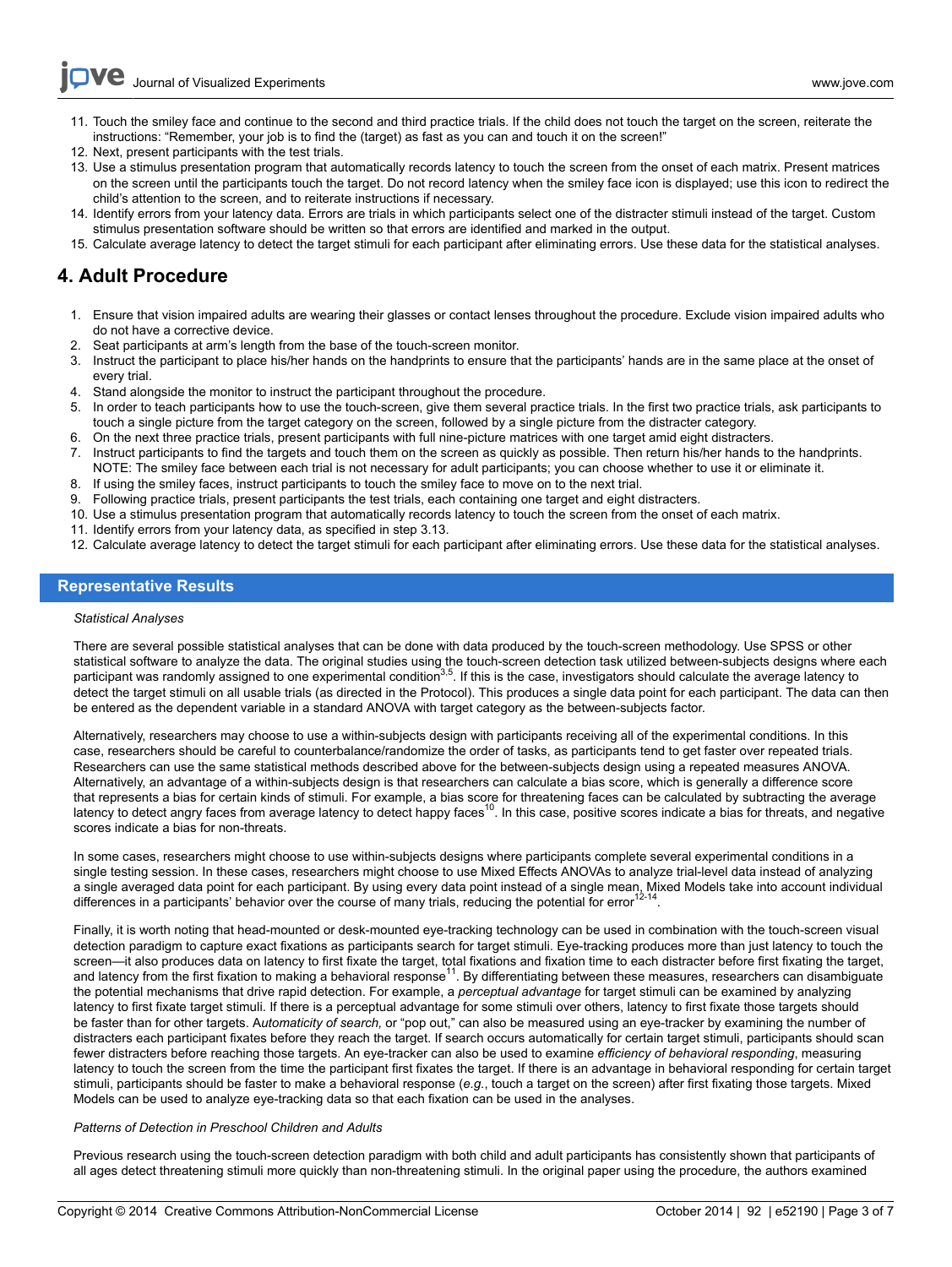Journal of Visualized [Experiments](http://www.jove.com) [www.jove.com](http://www.jove.com)

detection of snakes versus various non-threatening stimuli (flowers, frogs, and caterpillars respectively). In the procedure for Experiment 1, participants either detected a single snake among 8 flowers or a single flower among 8 snakes on each subsequent trial. Participants detected snakes more quickly than flowers, and adults detected all of the stimuli more quickly than children. A second experiment compared snakes to an animal that closely resembles snakes—frogs. Again, participants detected the snakes significantly faster than the frogs, and the adults detected all targets more quickly than children. Finally, a third experiment compared detection of snakes to another animal that is shaped like a snake caterpillars. Again, both age groups detected snakes more quickly than caterpillars, but the effect was only significant for children <sup>3</sup>(**Figure 1**).



**Figure 1 represents the data collected for 3-year-olds and adults in Experiments 1–3, and has been modified from LoBue & DeLoache (2008)<sup>3</sup> .** In all three experiments, 3-year-olds detected threatening stimuli (snakes) significantly faster than various non-threatening stimuli (flowers, frogs, and caterpillars respectively). Adults showed the same pattern, but the results were only significant for Experiments 1 and 2 (flowers, frogs). This figure has been modified from LoBue & DeLoache (2008)<sup>3</sup>. [Please click here to view a larger version of this figure.](https://www.jove.com/files/ftp_upload/52190/52190fig1highres.jpg)

Together, these results show that the touch-screen paradigm demonstrates an advantage for threatening over non-threatening stimuli—the same advantage reported in previous research. Further, the touch-screen paradigm produces the same patterns of responding across multiple age groups including adults and preschool-aged children<sup>3</sup> .

### *Comparison Across Paradigms*

How do the results produced by the touch-screen procedure compare to results produced by the classic adult button-press detection paradigm? One study recently sought to replicate the button-press<sup>1</sup> and touchscreen<sup>3</sup> methodologies within subjects to compare patterns of responding across these two paradigms<sup>15</sup>. In the study, a group of adults performed both the button-press detection and touch-screen detection tasks exactly, and the results were compared. As expected, in both paradigms, participants detected threatening targets (snakes, spiders) more quickly and accurately (*i.e.*, they made fewer errors) than non-threatening targets (flowers, mushrooms), consistent with previous work using both paradigms. These results show that the touch-screen paradigm indeed produces the same pattern of results as the classic button-press procedure<sup>3</sup> , suggesting that minor differences between the paradigms (stimuli, number of trials, *etc.*) do not change the overall pattern of results with respect to the detection of threatening versus non-threatening stimuli.

Despite these similarities, there was also one important difference in the results worth noting. In the button-press procedure, increasing the matrix size from 4 to 9 photographs slowed detection of non-threatening targets, whereas detection of threatening targets was equally fast regardless of set size. No such interaction was found for the touch-screen paradigm, and detection of threatening and non-threatening targets was slower when increasing the matrix size from 4 to 9 photographs. Further, there was little relationship between responding in one task and responding in the other according to a correlational analysis. Thus, researchers should keep in mind that although the overall pattern of results faster detection of threatening versus non-threatening stimuli—was the same between paradigms, it is still unclear whether the procedures are measuring the same underlying process<sup>15</sup> (Figure 2).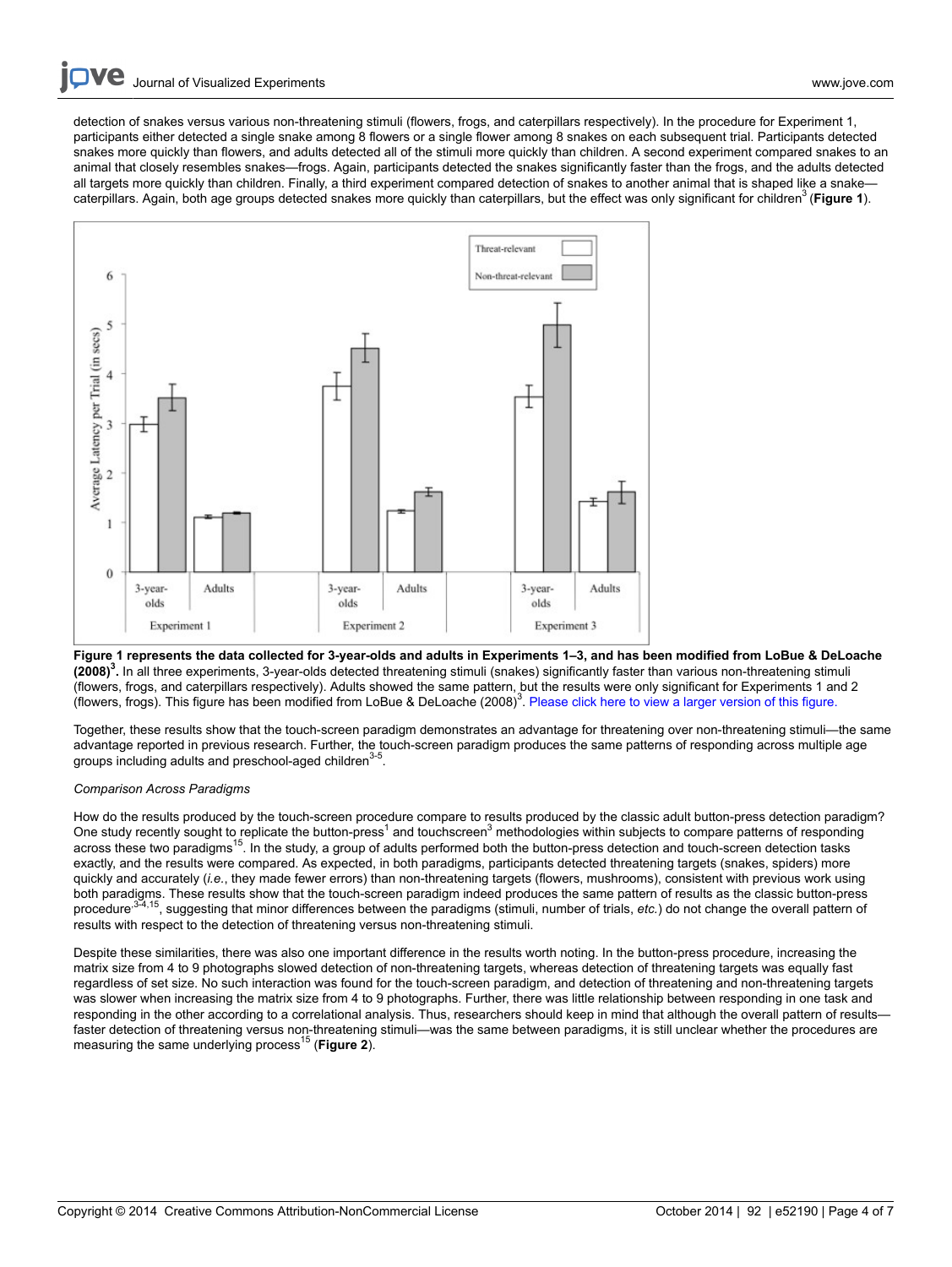

**Figure 2 represents the data collected from adults (and has been modified from the figure) in LoBue & Matthews (2014)<sup>15</sup> .** It presents average latencies to detect target stimuli in the button-press procedure (Experiment 1), and the touch-screen procedure (Experiment 3). Both procedures produced an advantage for threatening stimuli—snakes and spiders were detected more quickly than flowers and mushrooms. However, there was only a target by set size interaction for the button-press procedure, indicating that detection of threatening stimuli was not affected by number of distracters in each matrix, whereas detection of non-threatening stimuli was faster in  $2 \times 2$  than in  $3 \times 3$  matrices. Such an interaction was not found for the touch-screen procedure, and both types of stimuli were equally affected by increasing the matrix size from 4 to 9 photographs. This figure has been modified from LoBue & Matthews (2014)<sup>15</sup>. [Please click here to view a larger version of this figure.](https://www.jove.com/files/ftp_upload/52190/52190fig2highres.jpg)

 $3x3$ 

Threat-Irrelevant

## **Discussion**

Here a detailed protocol for the child-friendly touch-screen detection paradigm is presented, and previous results using the procedure with children and adults are discussed. There are some additional factors that researchers should consider when using the paradigm. First, researchers should think carefully about the experimental set-up, as labeling the targets, the participant's emotional state, and the participant's emotional traits (e.g., phobias, anxiety) have all been shown to affect the results<sup>1,11,15-16</sup>. Further, researchers should take caution in choosing appropriate target stimuli. In much of the research on threat detection with adults, detection of snakes and spiders was compared to detection of flowers and mushrooms<sup>1</sup>. However, since flowers and mushrooms are not animals, the advantage for snakes and spiders reported in these studies might reflect an advantage for animals in general and not threatening animals per se. A handful of studies have shown that animals<br>(regardless of threat-relevance) are detected more quickly than plants<sup>17-19</sup>; comp potential issue<sup>3-4</sup>. Similar attention should be paid to choosing appropriate distracter stimuli for visual detection studies as threatening distracters have been shown to slow down participants when they are detecting non-threatening targets<sup>20-26</sup>. Using uniform distracters might help ensure that any differences found in detection can be attributed to the targets<sup>7</sup>. Finally, when choosing both target and distracter stimuli, attention should be paid to perceptual heterogeneity across the stimuli. In other words, photographs should be matched for color, brightness, luminance, *etc.*, as visual search paradigms are particularly sensitive to low-level perceptual differences of the stimuli.

 $2x2$ 

Threat-Relevant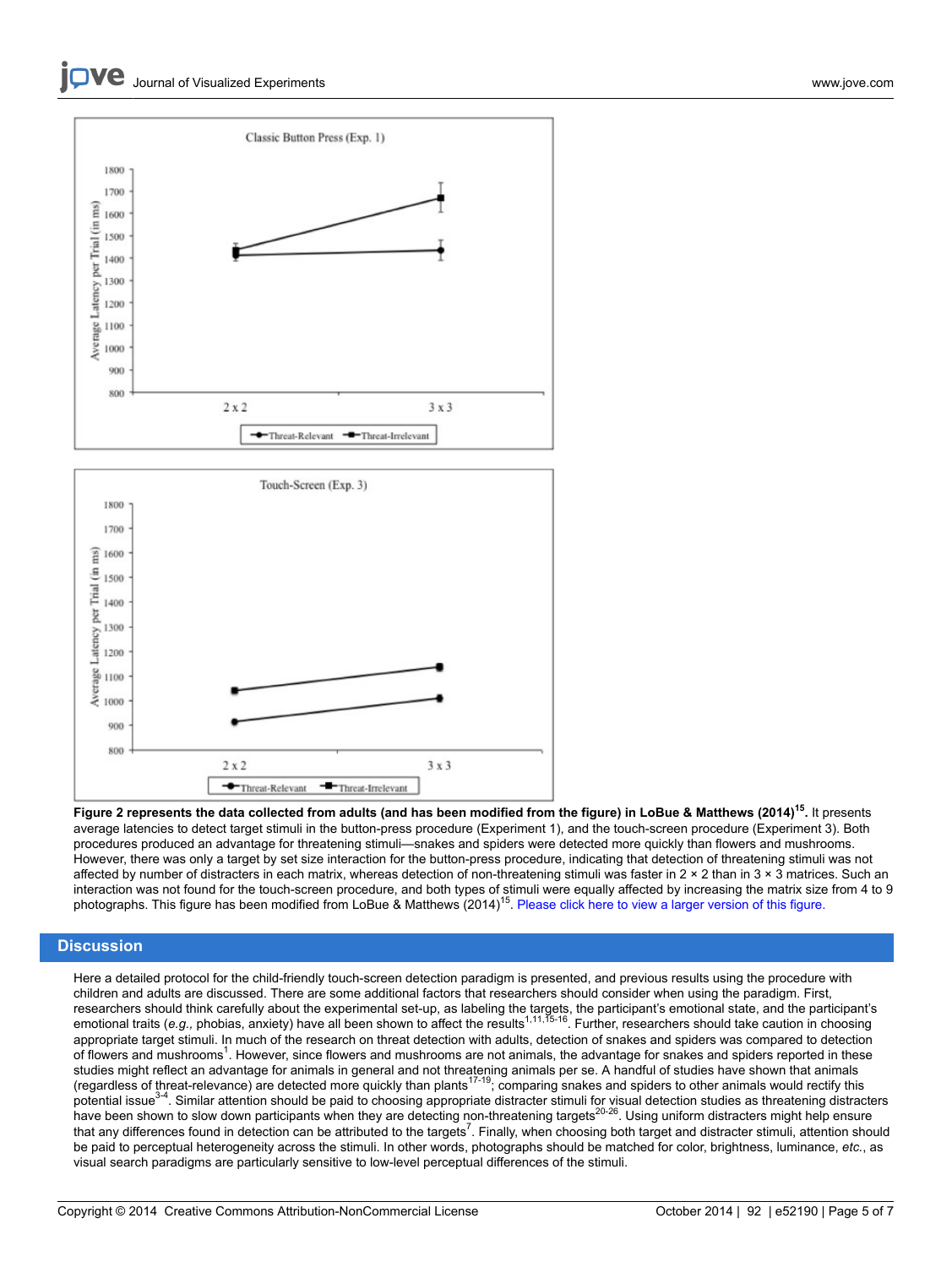A potential criticism of the touch-screen paradigm is that it requires participants to make physical contact with the target stimuli by touching them on the screen. One could argue that requiring participants to make physical contact with photographs of threatening stimuli might slow responding instead of facilitating it. However, extensive work using the touch-screen paradigm has shown consistently that threatening stimuli are detected (and touched on the screen) more quickly than a variety of non-threatening stimuli, even if the participants are phobic or afraid of the threatening targets<sup>1</sup>. Further, several studies have suggested that the pressing motion required for the touch-screen detection paradigm is indeed in line with *avoidance* responding. More specifically, Cacioppo and colleagues have suggested that the act of pulling towards oneself is generally associated with approaching positive stimuli, while the act of pushing produces feedback in the body that is akin to avoiding negative stimuli. For example, participants who were asked to rate neutral stimuli during an arm flexion task preferred the stimuli more than participants<br>who rated them during an arm extension task<sup>27</sup>. Thus, although the touch-sc threatening stimuli, there is no evidence to suggest that making physical contact with these threats slows responding.

One final note is that the touch-screen procedure can now be used in combination with eye tracking technology, which can allow for the potential to uncover the mechanisms that drive rapid threat detection. Some researchers, for example, have suggested that the advantage for threat in visual search paradigms is driven by rapid first fixations to threatening stimuli<sup>28</sup>. Others have reported that these results are driven by the fact that participants make fewer fixations before detecting threatening than non-threatening stimuli<sup>29</sup>. In contrast, other researchers have shown that the advantage for threat in anxious or phobic participants is driven by difficulty disengaging from the object of the participants' fear<sup>30-31</sup>. Finally, there are others who have suggested that the advantage for threat in detection paradigms is due to faster *behavioral responding* (pressing a button or touching a screen) after threatening targets are first fixated. In other words, threatening stimuli might evoke faster action, and not<br>necessarily faster detection<sup>32-33</sup>. Using the touch-screen paradigm in com (and still controversial) issue.

In conclusion, the child-friendly touch-screen paradigm produces results similar to those produced with traditional adult-focused visual detection paradigms. Future research using this paradigm might not only help elucidate the kinds of stimuli that are detected particularly quickly, but it may also help uncover how humans acquire these biases for threat in visual attention.

### **Disclosures**

The authors have nothing to disclose.

#### **Acknowledgements**

We would like to thank Evan Rapoport and William Hulbert for writing the code for the original and updated Matrix programs.

## **References**

- 1. Flykt, A., & Esteves, F. Emotion drives attention: Detecting the snake in the grass. *J. Exp. Psychol. Gen.* **130** (3), 466-478, doi: 10.1037/0096-3445.130.3.466 (2001).
- 2. Lundqvist, D., & Esteves, F. The face in the crowd revisited: A threat advantage with schematic stimuli. *J. Pers. Soc. Psychol*. **80** (3), 381-396, doi: 10.1037/0022-3514.80.3.381 (2001).
- 3. LoBue, V., & DeLoache, J. S. Detecting the snake in the grass: Attention to fear-relevant stimuli by adults and young children. *Psychol. Sci.* **19** (3), 284-289, doi: 10.1111/j.1467-9280.2008.02081.x (2008).
- 4. LoBue, V. And along came a spider: Superior detection of spiders in children and adults. *J. Exp. Child. Psychol.* **107** (1), 59-66, doi: 10.1016/ j.jecp.2010.04.005 (2010).
- 5. LoBue, V. More than just a face in the crowd: Detection of emotional facial expressions in young children and adults. *Developmental Sci.* **12** (2), 305-313, doi: 10.1111/j.1467-7687.2008.00767.x (2009).
- 6. Shibasaki, M., & Kawai, N. Rapid detection of snakes by Japanese Monkeys (*Macaca fuscata*): An evolutionarily predisposed visual system. *J. Comp. Psychol.* **123** (2), 131-135, doi: 10.1037/a0015095 (2009).
- 7. LoBue, V., & DeLoache, J. S. What so special about slithering serpents? Children and adults rapidly detect snakes based on their simple features. *Vis. Cogn.* **19** (1), 129-143, doi: 10.1080/13506285.2010.522216 (2011).
- 8. LoBue, V., Matthews, K., Harvey, T., & Thrasher, C. Pick on someone your own size: The detection of threatening facial expressions posed by both child and adult models. *J. Exp. Child. Psychol.* **118,** 134-142, doi: 10.1016/j.jecp.2013.07.016 (2014).
- 9. Tottenham, N., Tanaka, J. W., Leon, A. C., McCarry, T., Nurse, M., Hare, T. A., Marcus, D. J., Westerlund, A., Casey, B. J., & Nelson, C. The NimStim set of facial expressions: Judgments from untrained research participants. *Psychiat. Res.* **168** (3), 242-249, doi: 10.1016/ j.psychres.2008.05.006 (2009).
- 10. LoBue, V., & Pérez-Edgar, K. Sensitivity to social and non-social threats in temperamentally shy children at-risk for anxiety. *Developmental Sci.* **17** (2), 239-247, doi: 10.1111/desc.12110 (2014).
- 11. LoBue, V., Matthews, K., Harvey, T., & Stark, S. L. What accounts for the rapid detection of threat? Evidence for an advantage in perceptual and behavioral responding from eye movements. *Emotion.* **14** 816-823 (2014).
- 12. Baayen, R. H., Davidson, D. J., & Bates, D. M. Mixed-effects modeling with crossed random effects for subjects and items. *J Mem Lang.* **59** (4), 390-412, doi: 10.1016/j.jml.2007.12.005 (2008).
- 13. Bagiella, E., Sloan, R. P., & Heitjan, D. F. Mixed-effects models in psychophysiology. *Psychophysiology.* **37** (1), 13-20, doi: 10.1111/1469-8986.3710013 (2008).
- 14. Gueorguieva, R., & Krystal, J. Move over ANOVA: Progress in analyzing repeated-measures data and its reflection in papers published in the Archives of General Psychiatry. *Arch. Gen. Psychiat.* **61** (3), 310-317, doi: 0.1001/archpsyc.61.3.310 (2004).
- 15. LoBue, V., & Matthews, K. The snake in the grass revisited: An experimental comparison of threat detection paradigms. *Cognition Emotion.* **28** (1), 22-35, doi: 10.1080/02699931.2013.790783 (2014).
- 16. LoBue, V. Deconstructing the snake: The relative roles of perception, cognition, and emotion on threat detection. *Emotion.* **14** 701-711 (2014).